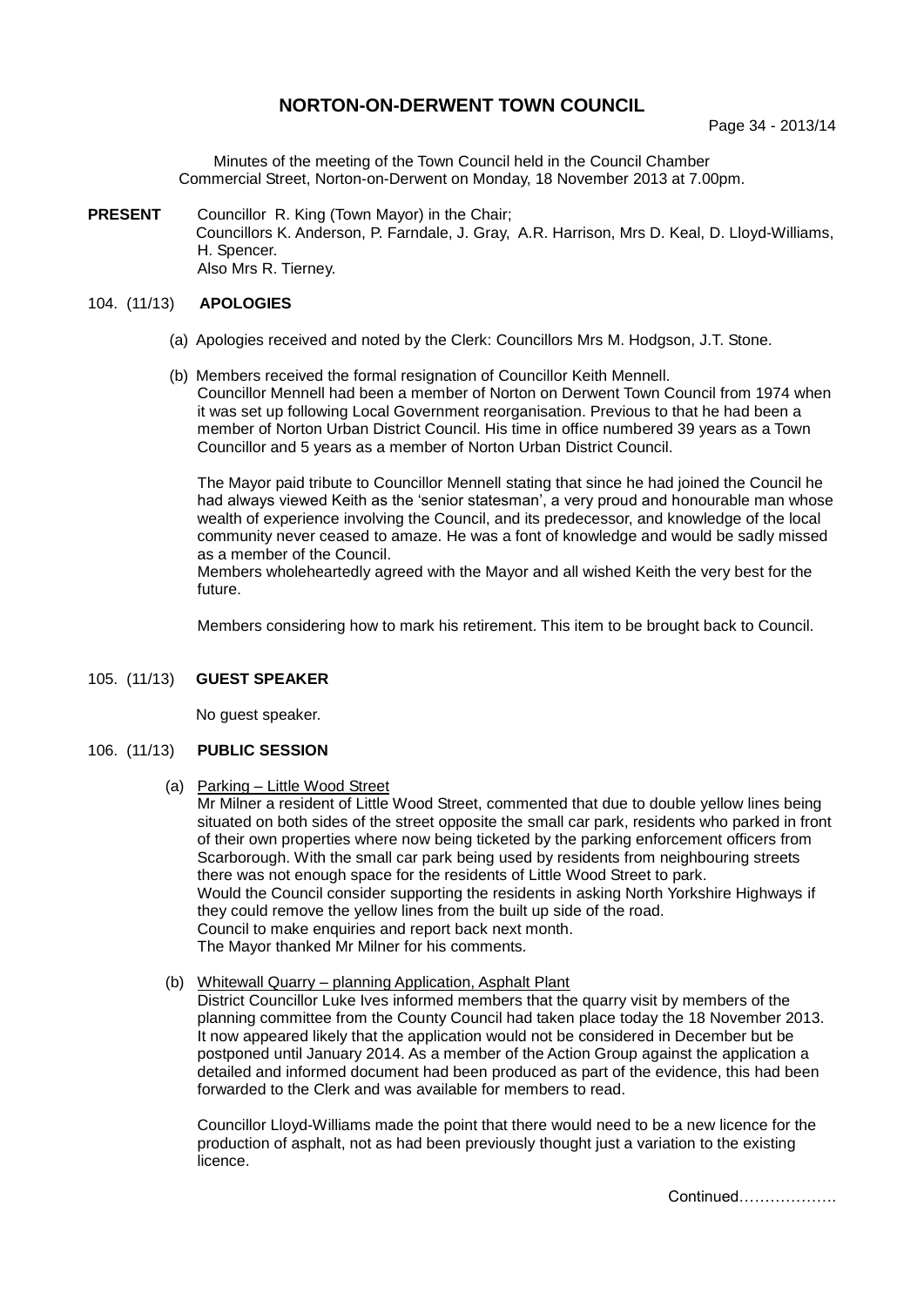#### 106. (11/13) **PUBLIC SESSION** (continued)

#### (b) Whitewall Quarry – planning Application, Asphalt Plant (continued)

District and County Councillor Mrs Shields informed members that even if the plans where passed by the County Council, the Environmental Health element was the responsibility of the District Council and they would be making that decision. County had also received 25 letters in support of the application.

The Mayor thanked Councillors for their comments.

### 107. (11/13) **DECLARATIONS OF INTEREST**

No declarations of interest made.

#### 108. (11/13) **CONFIRMATION OF MINUTES**

With an amendment to state that Councillor Mennell was absent from the last council meeting it was;

RESOLVED that the Minutes of the Town Council meeting held on Monday, 21 October 2013 (Minutes 084 to 103 inclusive) be confirmed and signed by the Chairman.

## 109. (11/13) **CLERK'S REPORT**

(a) Skatepark

To report that PC Coning had applied for a grant from the Police Community Fund for a new piece of equipment for the Skatepark, the grant had been successful, and the grant of £5,000.00 would be in the Council's bank account shortly. Noted.

#### (b) Highway Matters

Following the last meeting of the Council Mr Marr, the Area Highway Manager, was asked about various issues relating to highways within the town. The reply received stated:

- Re-surfacing of Church Street; I did not get any funding for Church Street and I have asked that the leader of the assessment team comes and has a look at it for himself. If only to educate me (Mr Marr) as to why it is not getting any funding.
- Flooding Issues; As for the flooding I am looking at the feasibility of placing a large duct under the road into which we can put the pump hose. That way the pump can stay at its optimum position outside the petrol station, but Church Street can remain open.
- Athol Square Mirror; The County does not put mirrors up unless there is a significant injury accident history, and we have permission from the Secretary of State.
- Yellow Lines Plum Street junction; The double yellow lines are still in the pipeline and should be done early next year. There was some objection to the alterations to the yellow lining and I have to take it to the Area Committee.

Items noted.

(c) The Chase Play Area

The fencing at the Chase Play Area had been repaired and strengthened by inserting metal post supports, and some of the cross bars had been replaced. Noted.

(d) Cemetery Matters

Work was ongoing clearing the compound, with one final skip required for this next week. This item to be discussed in depth next month, as to closure and updating. Noted.

## (e) Assistant to the Clerk of the Council

To report the appointment of Mr Tim Hicks as the newly appointed assistant, he would be taking up the position on the 2<sup>nd</sup> of January 2014, and would be working 16 hours per week over four days. Noted.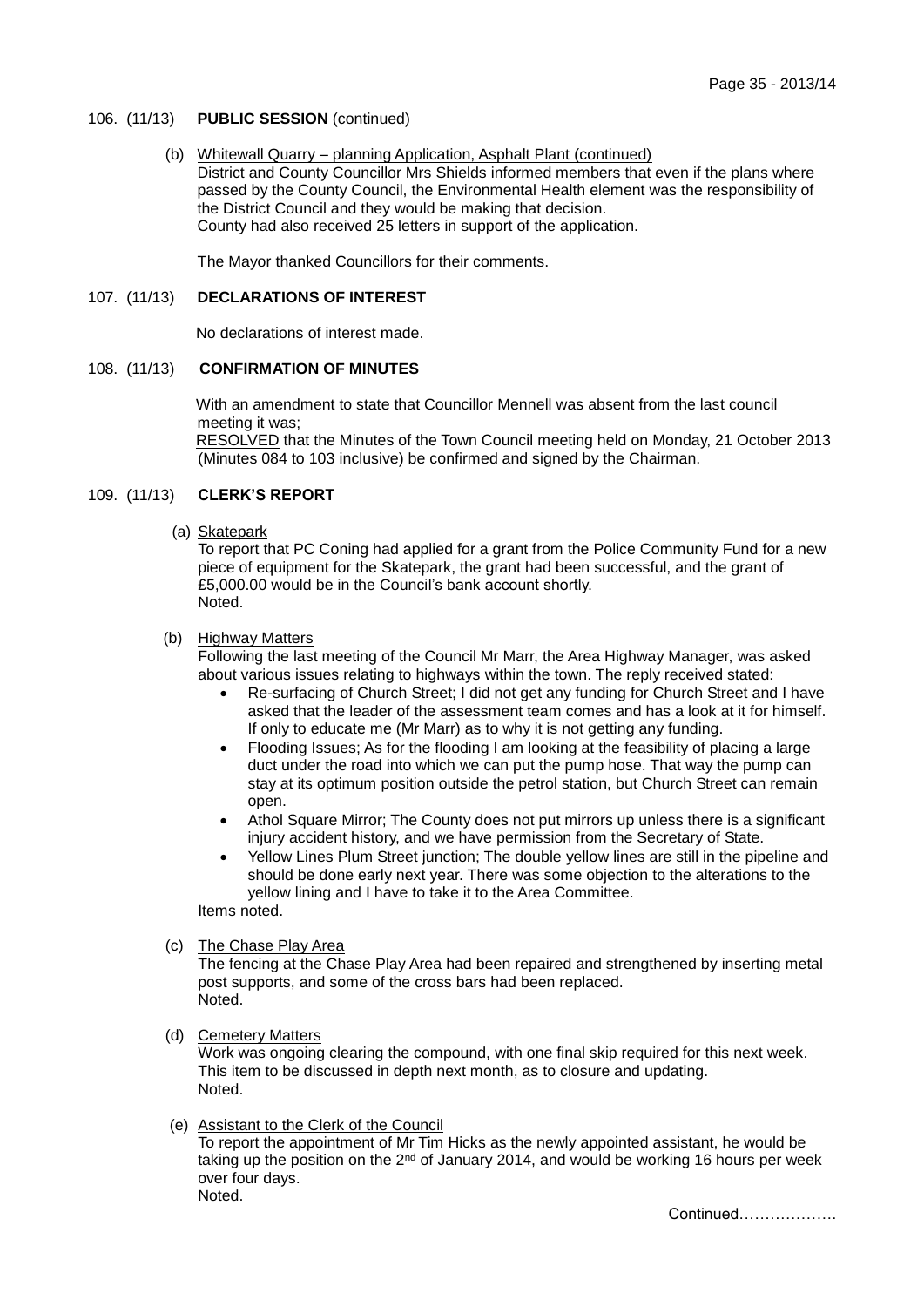#### 110. (11/13) **TOWN MAYOR/CHAIRMANS REPORT**

 (a) Pride of Malton and Norton Awards The Mayor reported on his attendance at the Pride of Malton and Norton Awards, that took place on the 26 October 2013 at the Milton Rooms Malton. Noted.

#### (b) British Legion Festival of Remembrance

With other civic dignitaries the Mayor attended the annual Festival of Remembrance held on Friday 8 November 2013 at Norton College. The event had been well attended and the performances had been excellent. .<br>Noted

- (c) Wreath Laying Service War Memorial Malton Sunday the 10 November 2013 the Mayor, on behalf of the Council, laid a wreath at the War memorial in Malton. Noted.
- (d) Ryedale Cameras in Action

The Mayor, Councillor Spencer and the Clerk had attended a meeting with Inspector Andy Everitt to discuss the future plans for the town's cameras. This item to be debated as an agenda item. Noted.

(e) Commercial Street

The Mayor reported that he had received a number of complaints from local residents who had difficulty in crossing the road at either of the two pedestrian crossings, and felt that it was quite dangerous. This was especially true for the elderly, disabled and parents with young children. The opinion was that it had been safer when the islands had been in place. Noted.

(f) Assistant to the Clerk

The Mayor with Councillors Mrs Keal and Farndale had interviewed the shortlisted candidates for the vacancy. It had been a very difficult decision to make with all the interviewees being of a high standard.

(g) Christmas Lights Switch On

The Mayor reminded members that the Christmas Lights switch on was to be on Friday 29 November 2013, at the Derwent Arms. With events starting from 4.00pm Noted.

#### 111. (11/13) **FINANCIAL MATTERS**

- (a) Accounts paid and for payment The Clerk reported that accounts nos. 136 to 148 inclusive, amounting to £5967.89, had been paid since the last meeting of the Council. RESOLVED that account nos. 149 to 160 inclusive, amounting to £4101.04 be paid. Cheques were drawn and signed accordingly.
- (b) Financial report The Clerk's financial report for the period 01.10.13 to 31.10.13 was received.
- (c) Budgetary monitoring The Clerk's report for the period ending 31 October 2013 was received.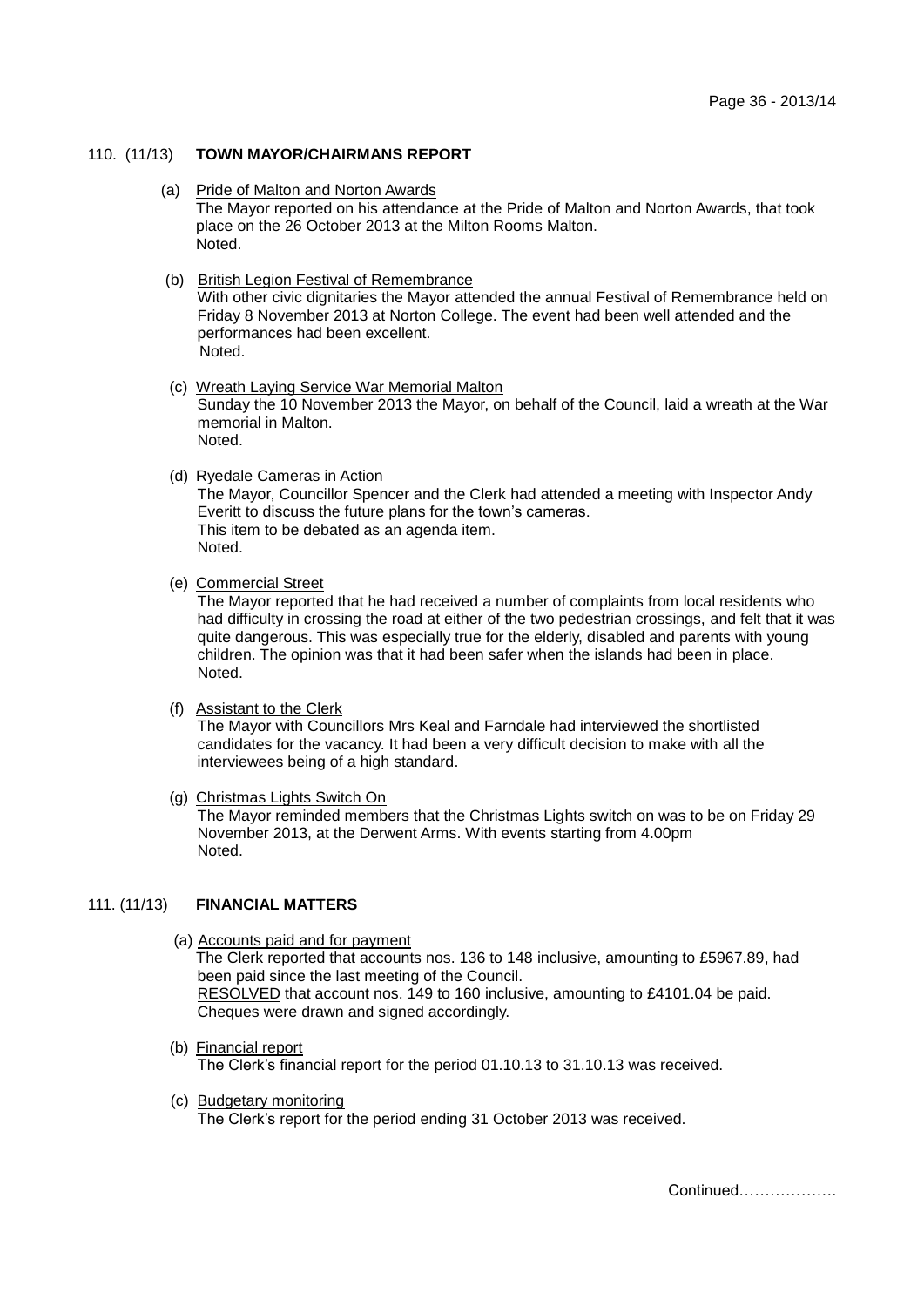Continued……………….

## 112. (11/13) **PLANNING MATTERS**

 (a) Planning applications referred to the Town Council by Ryedale District Council, for comment and/or recommendation were dealt with as follows: -

| 13/01157/LBC                                                    | Conversion and alteration of barn to form 2no. four bedroom dwellings and 3no.<br>three bedroom dwellings (revised details to part of approval 07/01117/LBC dated<br>19.06.2008)<br>Sutton Farm Langton Road, Norton, Malton.<br>For Palladian (York) Ltd (Mr Simon Gibbons)<br>RESOLVED Recommend Refusal on the grounds that this is an historic building and<br>should not be altered in any way.                                                                                                                                                                                                                                                                                                                                                                                                |
|-----------------------------------------------------------------|-----------------------------------------------------------------------------------------------------------------------------------------------------------------------------------------------------------------------------------------------------------------------------------------------------------------------------------------------------------------------------------------------------------------------------------------------------------------------------------------------------------------------------------------------------------------------------------------------------------------------------------------------------------------------------------------------------------------------------------------------------------------------------------------------------|
| 13/01270/HOUSE                                                  | Formation of vehicular access following removal of section of 0.5m high boundary<br>wall to include installation of dropped kerb.<br>42 Langton Road, Norton.<br>For Mr D. Stannard<br><b>RESOLVED</b> Recommend Approval.                                                                                                                                                                                                                                                                                                                                                                                                                                                                                                                                                                          |
| 13/01283/TPO                                                    | To carry out crown reduction to T1 & T2 (Willow) within TPO No.217/1996 in<br>accordance with submitted annotated photographs.<br>Karro Foods Ltd, Westfield Way, Norton.<br>For Mr D Schiaffonati<br>RESOLVED Recommend Approval.                                                                                                                                                                                                                                                                                                                                                                                                                                                                                                                                                                  |
| 13/01150/ADV                                                    | Display of replacement internally and externally illuminated fascia signs to north,<br>east and west elevations, 1no. non-illuminated post mounted sign 2no. non-<br>illuminated wall mounted vertical information panels, 6no. non-illuminated wall<br>mounted poster frames and internally applied vinyl window graphics.<br>2 Hambleton Road, Norton<br>For One Stop Convenience Stores.<br><b>RESOLVED</b> Recommend Approval.                                                                                                                                                                                                                                                                                                                                                                  |
| 13/01224/MFUL                                                   | Erection of 10no. four bedroom dwellings, 32no. three bedroom dwellings and 35no.<br>two bedroom dwellings - revised details to approval 09/00829/MFUL dated<br>05.01.2011 to provide an additional 19no. dwellings by replanning of plots 119-122,<br>127-138 and 145-216.<br>Land at Westfield Nurseries, Scarborough Road, Norton.<br>For Persimon Homes Yorkshire (Mr Richard Hosie)<br>RESOLVED Recommend Refusal on the grounds that this is a gross<br>overdevelopment of the site, which puts even more pressure on parking on site, and<br>more pressure on an already oversubscribed Primary School and other infrastructure<br>within the town, especially on the sewage system. Members find the practice of<br>revising plans from the original planning approval very unsatisfactory. |
| 13/00901/LBC                                                    | Installation of 2no retractable awnings above ground floor shop windows.<br>49-51 Commercial Street, Norton.<br>For P M Butchers Ltd (Miss J Moody)<br><b>RESOLVED</b> Recommend Approval.                                                                                                                                                                                                                                                                                                                                                                                                                                                                                                                                                                                                          |
| Planning decisions notified by Ryedale District Council:<br>(b) |                                                                                                                                                                                                                                                                                                                                                                                                                                                                                                                                                                                                                                                                                                                                                                                                     |
| <b>Approved</b><br>13/00864/FUL                                 | Erection of 2no. stable blocks with a total of 24no. stables together with a covered<br>water horse walker with associated plant room and access ramp.<br>Spring Cottage Stables, Bazley's Lane, Norton.                                                                                                                                                                                                                                                                                                                                                                                                                                                                                                                                                                                            |
| <b>Withdrawn Application</b><br>13/00835/MOUT                   | Residential development (site area 0.7ha)<br>Land to North of Sutton Grange, Langton Road, Norton.                                                                                                                                                                                                                                                                                                                                                                                                                                                                                                                                                                                                                                                                                                  |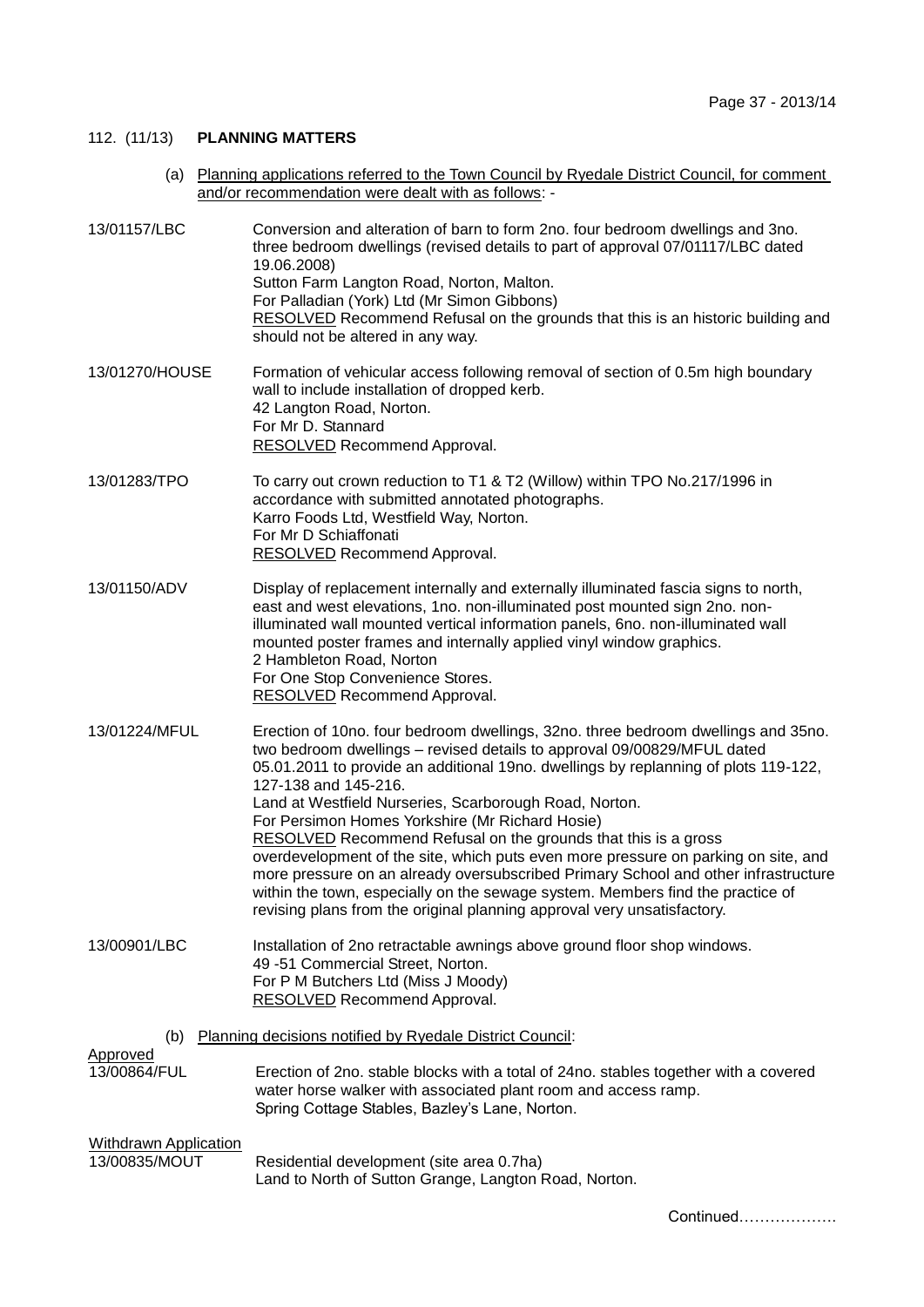#### 113. (11/13) **RYEDALE CAMERAS IN ACTION**

- (a) Members received the minutes of the meeting of the Ryedale Cameras in Action committee held on Wednesday 16 October 2013, and a report on the meeting with Inspector Andy Everitt held to discuss the future of cameras in Ryedale. Noted.
- (b) Members considered payment of the grant to Ryedale Cameras in Action that had been deferred from the September meeting of the Council. RESOLVED that a grant of £3000.00 be awarded as the Town Council's contribution to the maintenance of the cameras.

## 114. (11 /13) **HOUSEHOLD WASTE RECYCLING CENTRES**

Members received a consultation document from North Yorkshire County Council entitled, Changing the way we deal with waste at Household Waste Recycling Centres. The consultation document asked a variety of questions on how best to cut services and save money.

RESOLVED To object to any reduction in services, pointing out that there would be a very strong risk of an increase in 'fly tipping' across the county, and that Norton residents had already suffered the loss of its own Household Waste Recycling Centre. Any reduction to services offered, or reduction in hours of opening would mean that there would be a risk of redundancies to staff, inconvenience and extra costs to residents which in a time of austerity was unacceptable.

## 115. (11.13) **REVIEW OF POLLING DISTRICTS, POLLING PLACES AND POLLING STATIONS**

Members received a copy of the leaflet outlining the review. In considering the review members found that there was very little that could be commented on that would be to any ones advantage, and felt that the whole exercise was a complete waste of money. Noted.

#### 116. (11/13) **COMMUNITY INFRASTRUCTURE LEVY (CIL)**

Members received a copy of the Preliminary Draft Charging Schedule Consultation Document, detailing the new regulations that would be brought in to force to govern development contributions. The Community Infrastructure Levy would be a set tariff that could be charged on all types of development, to deliver infrastructure to support the growth of the district.

In considering the consultation document members noted that for local Town or Parish Councils with an adopted Neighbourhood Plan, 25% of the CIL receipts generated by development would be available for the Town or Parish Council to spend on local infrastructure. Therefore every effort to maximise the outcome with the Neighbourhood Plan for Malton and Norton should be made.

It was agreed that Malton Town Council be contacted to move the plan forward.

#### 117. (11/13) **HIGHWAY MATTERS**

- (a) North Yorkshire County Council Proposed 30mph Speed Limit, B1248 Scarborough Road, Norton. Noted.
- (b) North Yorkshire County Council Installation of new Speed Humps, Beverley Road, Norton. Members had difficulty in marking the exact location of the new humps, and requested that a Highways Officer attend and show members the location in situ. It was also requested that at the same time the Officer could attend at Little Wood Street and note residents concerns with the yellow lines.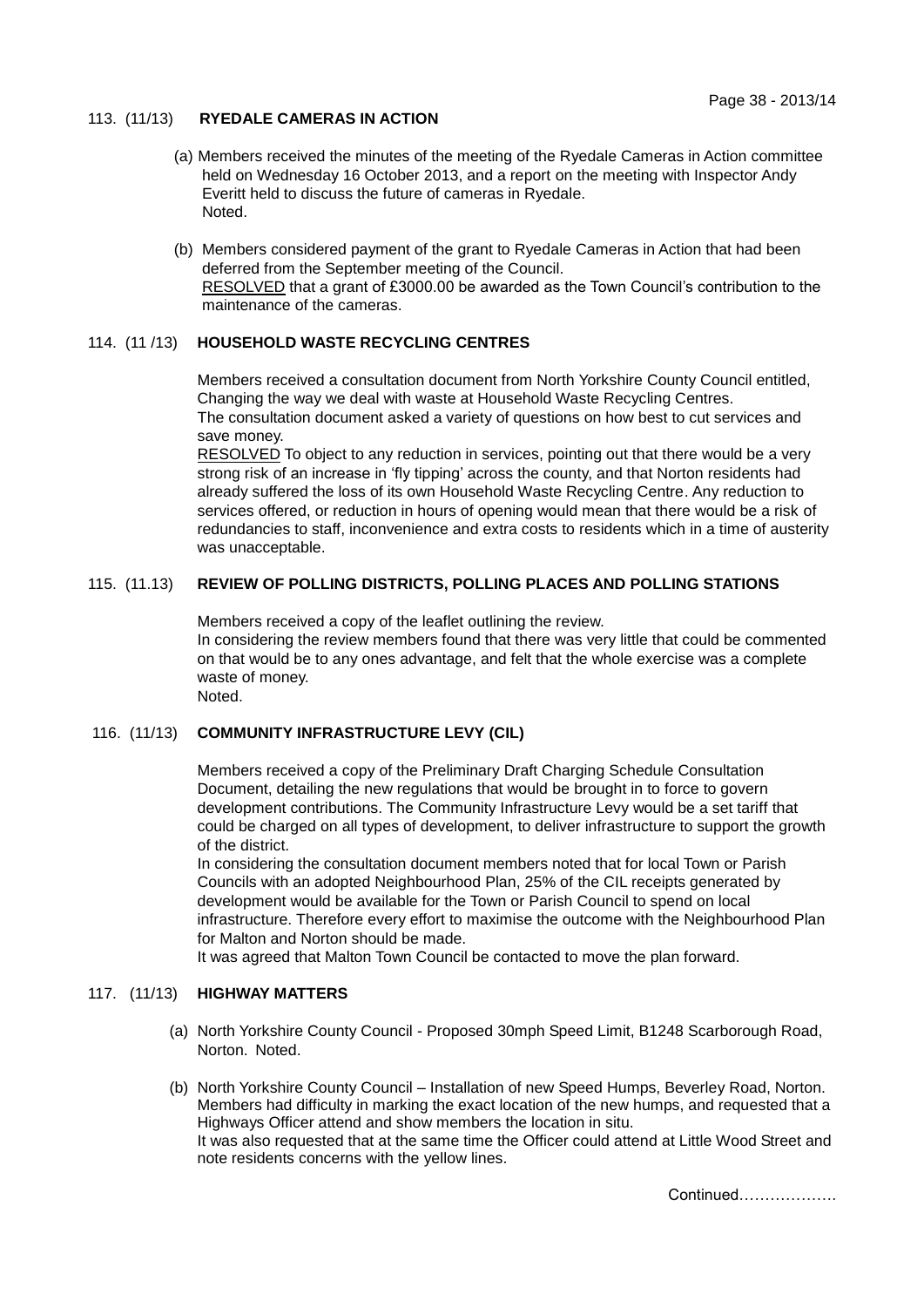#### 118. (11/13) **CORRESPONDENCE**

- (a) Ryedale Safer Neighbourhoods Team monthly crime statistics for Southern Ryedale, October 2013. For information. Noted.
- (b) Ryedale District Council Chairman Councillor Janet Frank, thank you for donation. For information. Noted.
- (c) Malton White Star Band thank you for grant. For information. Noted.
- (d) St Peter's Church Christmas Tree Festival, invitation to take part. Noted.

### 119. (11/13) **REPORTS OF REPRESENTATIVES ON OTHER ORGANISATIONS**

Councillor Lloyd-Williams reported on his attendance at:

 The Malton and Norton Area Partnership meeting, where a presentation had been given by Jan Devos on the Action for Market Towns Conference. Consideration was being given to hosting this event in Ryedale, possibly in 2015.

Councillor Mrs Keal reported on her attendance at:

 A meeting of the Derwent Riverside Project committee who had invited members of both Malton Town Council and Norton on Derwent Town Council to visit the Castle Gardens. Invitation to follow. Noted.

Councillor Gray reported on his attendance at:

 Meeting with the Mayor on the Norton on Derwent Website, which was promoting Christmas in the town, encouraging people to download a special voucher which when £5 was spent in local participating businesses would be entered into a draw to win a Hamper. Noted.

#### 120. (11/13) **MEMBERS' QUESTIONS**

- (a) Councillor Harrison asked how often the town was litter picked and how often the weeds in the gutters were sprayed. In Reply it was stated that the centre of town was litter picked daily and that the weeds were sprayed twice a year.
- (b) Councillor Mrs Keal commented on how full the St Nicholas Street Car Park was on a daily basis, and that on behalf of local residents was to speak to officers at Ryedale District Council, the owners of the car park, to try and find a solution. Noted.

Councillor Mrs Keal also stated that it was unacceptable that Church Street could be left in such a state with no funding available to repair it. Could Council please ask Mr Marr to come and talk to members. Noted.

Standing Orders were suspended to allow District Councillor Ives to speak

(c) Councillor Ives asked what the status of the Malton and Norton Neighbourhood Plan was, as he had not seen any update for some time. In reply it was stated that work was on going, but that there had been a delay in that it had to wait until The Ryedale Local Plan was in place. District Councillors asked that they be allowed to look at the plan as it was ongoing. Noted.

Standing Orders were reinstated.